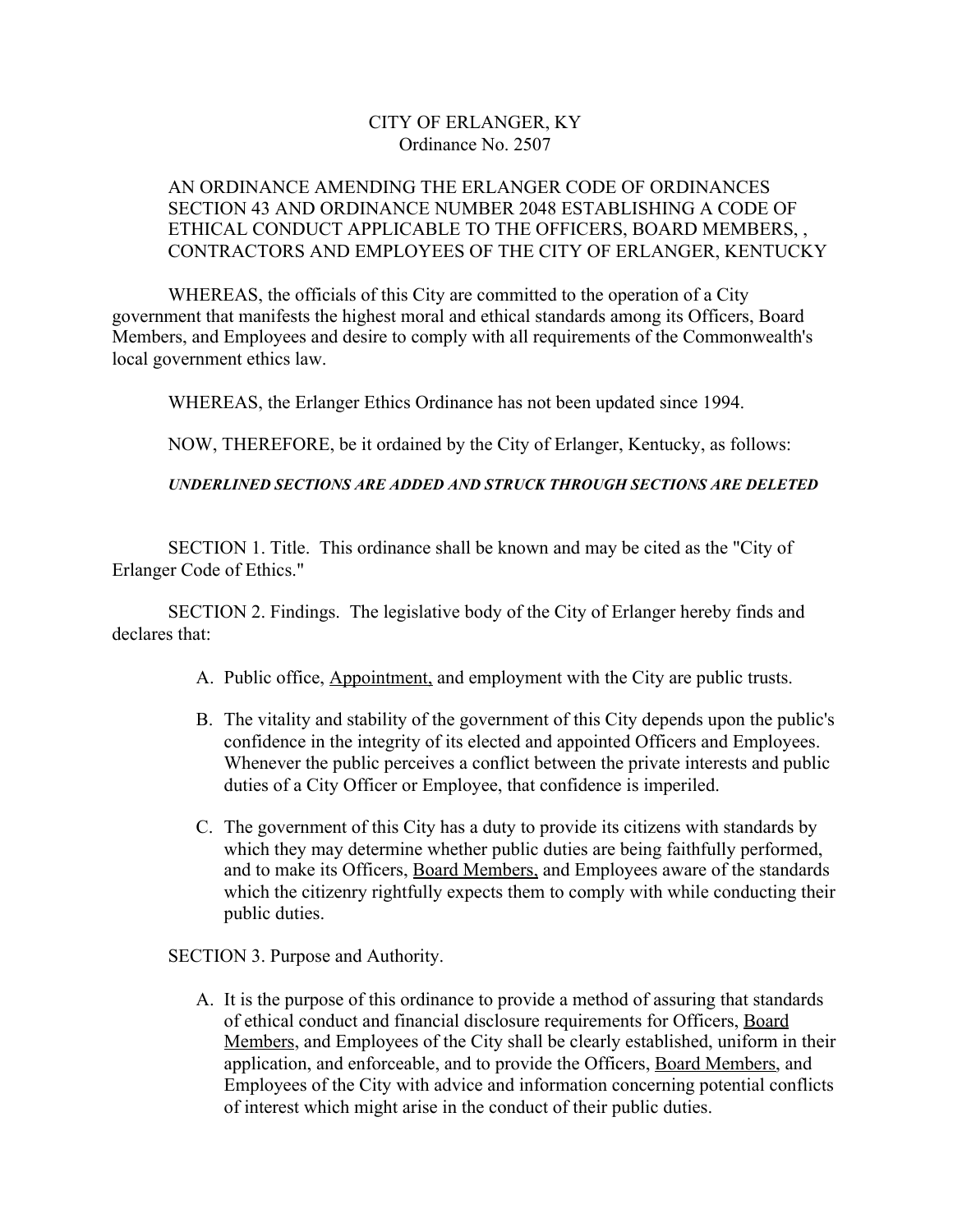- B. It is the further purpose of this ordinance to meet the requirements of K.R.S. 65.003, as enacted by the 1994 Kentucky General Assembly.
- C. This ordinance is enacted under the power vested in the City by K.R.S. 82.082 and pursuant to requirements of K.R.S. 65.003.

SECTION 4. Definitions. As used in this ordinance, unless the context clearly requires a different meaning:

- A. "Board of Ethics" means The Northern Kentucky Ethics Enforcement Committee as created by The Northern Kentucky Regional Ethics Authority and vested by this ordinance with the responsibility of enforcing the requirements of the City's code of ethics.
- B. "Board Member" means a member of the governing body or representative of any city agency who has been appointed to the governing body of the agency by the city.
- C. "Business" means any corporation, partnership, sole proprietorship, firm, enterprise, franchise, association, organization, self-employed individual, holding company, joint stock company, receivership, trust, professional service corporation, or any legal entity through which business is conducted for profit.
- D. "Candidate" means any individual who seeks nomination or election to a City office. An individual is a candidate when the individual files a notification and declaration for nomination for office with the county clerk or secretary of state or is nominated for office by a political party. or files a declaration of intent to be a write-in candidate with the county clerk or secretary of state.
- E. "City" refers to the City of Erlanger, Kentucky.
- F. "City agency" means any Board, commission, authority, nonstock corporation, or other entity created, either individually or jointly, by this City
- G. "City Business" any discussion of specific city issues that go beyond general information.
- H. "Confidential information" means information obtained in the course of holding public office or employment, or as a contractor to the city, which is not available to members of the public and which the [officer or employee](http://www.cityethics.org/content/full-text-model-ethics-code#0.1_TOC109) is not authorized to disclose, except to designated individuals or bodies, including written and non-written information. When such information is also available through channels open to the public, [officers and employees](http://www.cityethics.org/content/full-text-model-ethics-code#0.1_TOC109) are not prohibited from disclosing the availability of those channels.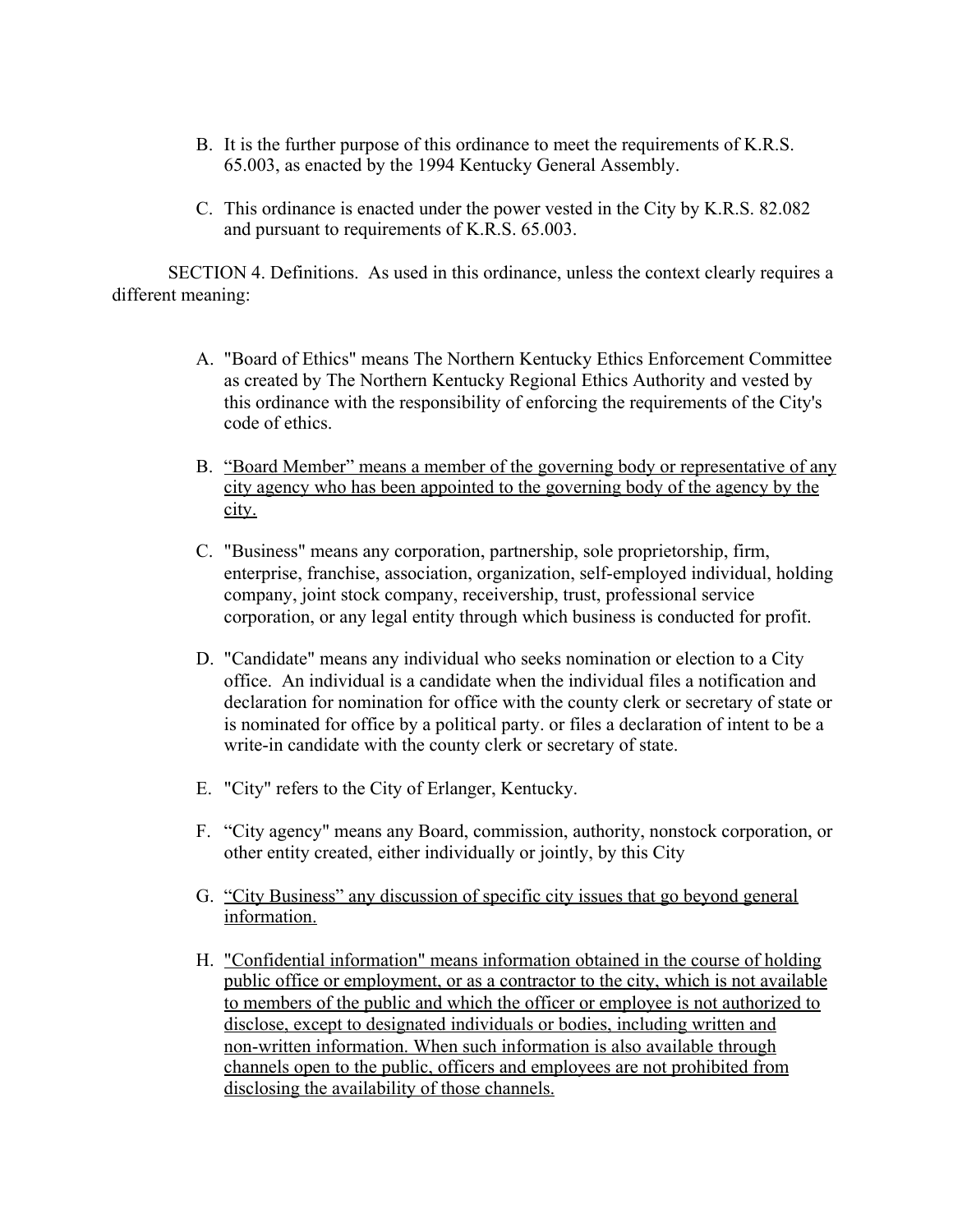- I. "Contractor" means anyone under contract to perform services for the City.
- J. "Employee" means any whether full-time or part-time, seasonal or temporary full-time paid Employee of the City. The term "Employee" shall not include any of the volunteers of the City, or any Contractor of the City, professional or otherwise, or any of their subcontractors or Employees.
- K. "Ethics Enforcement Committee" is the membership established by the Northern Kentucky Regional Ethics Authority to ensure comprehensive enforcement of the ethics ordinance.
- L. "Family member" means domestic partner, spouse, parent, child, brother, sister, mother-in-law, father-in-law, son-in-law, grandparent or grandchild.
- M. "Financial benefit" includes any money, service, license, permit, contract, authorization, loan, discount, travel, entertainment, hospitality, gratuity, or any promise of any of these, or anything else of value. This term does not include campaign contributions authorized by law.
- N. "Financial interest" is a relationship to something such that a direct or indirect financial benefit has been, will be, or might be received as a result of it.
- O. "Immediate family member" means a domestic partner, spouse, an unemancipated child residing in the Officer's or Employee's household, or a person claimed by the Officer or Employee, or the Officer's or Employee's spouse, as a dependent for tax purposes.
- P. "Officer" means any person, whether full-time or part-time, and whether paid or unpaid, who is one of the following:
	- a. The mayor.
	- b. A legislative body member.
	- c. The City clerk.
	- d. The City administrator.
	- e. Any person who occupies a non elected office created under K.R.S. 83A.080.
- Q. "Transaction" means any matter, including but not limited to, contracts, work or business with the city, the sale or purchase of real estate by the city, and any request for zoning amendments, variances, or special permits pending before the city, upon which a public officer or employee performs an official act or action.

# STANDARDS OF CONDUCT

SECTION 5. Conflict of Interest in General. Every Officer and Employee of the City shall comply with the following standards of conduct: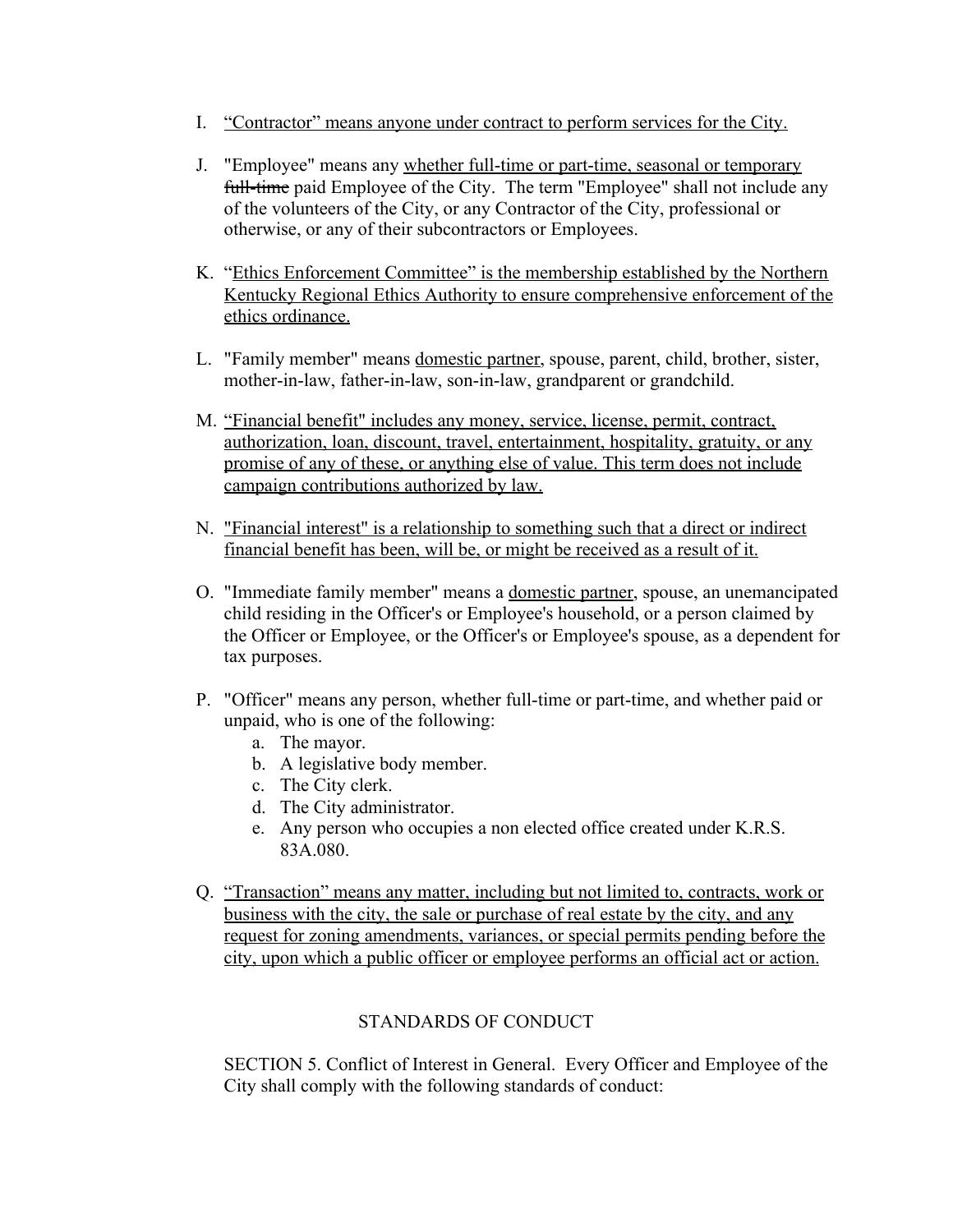- A. No Officer, Board Member, or Employee, or any immediate family member of any Officer, Board Member, or Employee, shall have an interest in a business, transaction, or activity, which is in substantial conflict with the proper discharge of the Officer's, Board Member's, or Employee's public duties.
- B. No Officer, Board Member, or Employee shall intentionally use or attempt to use his or her official position with the City to secure unwarranted privileges or advantages for himself or herself or others.
- C. No Officer, Board Member, or Employee shall intentionally take or refrain from taking any discretionary action, or agree to take or refrain from taking any discretionary action, or induce or attempt to induce any other Officer, Board Member or Employee to take or refrain from taking any discretionary action, on any matter before the City in order to obtain financial benefit for any of the following:
	- a. The Officer, Board Member, or Employee.
	- b. A family member.
	- c. An outside employer.
	- d. Any business in which the Officer, Board Member, or Employee, or any family member has a financial interest, including but not limited to:
		- i. An outside employer or business of his or hers, or his or her family member, or someone who works for such employer or business;
		- ii. A customer or client; or
		- iii. A substantial debtor or creditor of his or hers, or of his or her family member.
	- e. A person or entity from whom the Officer, Board Member, or Employee has received an election campaign contribution of a total of more than two hundred dollars (\$200) during the past election cycle (this amount includes contributions from a person's immediate family or business as well as contributions from an entity's owners, directors, or officers, as well as contributions to the Officer, Board Member, or Employee's party committee or non-candidate political committee).
	- f. A nongovernmental civic group, social, charitable, or religious organization of which he or she, or his or her immediate family member is an officer or director.
	- g. Any business with which the Officer, Board Member, or Employee or any family member is negotiating or seeking prospective employment or other business or professional relationship.
- D. No Officer, Board Member, or Employee shall be deemed in violation of any provision in this section if, by reason of the Officer's, Board Member's or Employee's participation, vote, decision, action or inaction, no financial benefit accrues to the Officer, Board Member or Employee, a family member, an outside employer, or a business as defined in SECTION 5 subsection  $(C)(d)$  and  $(C)(e)$  of this section, as a member of any business, occupation, profession, or other group,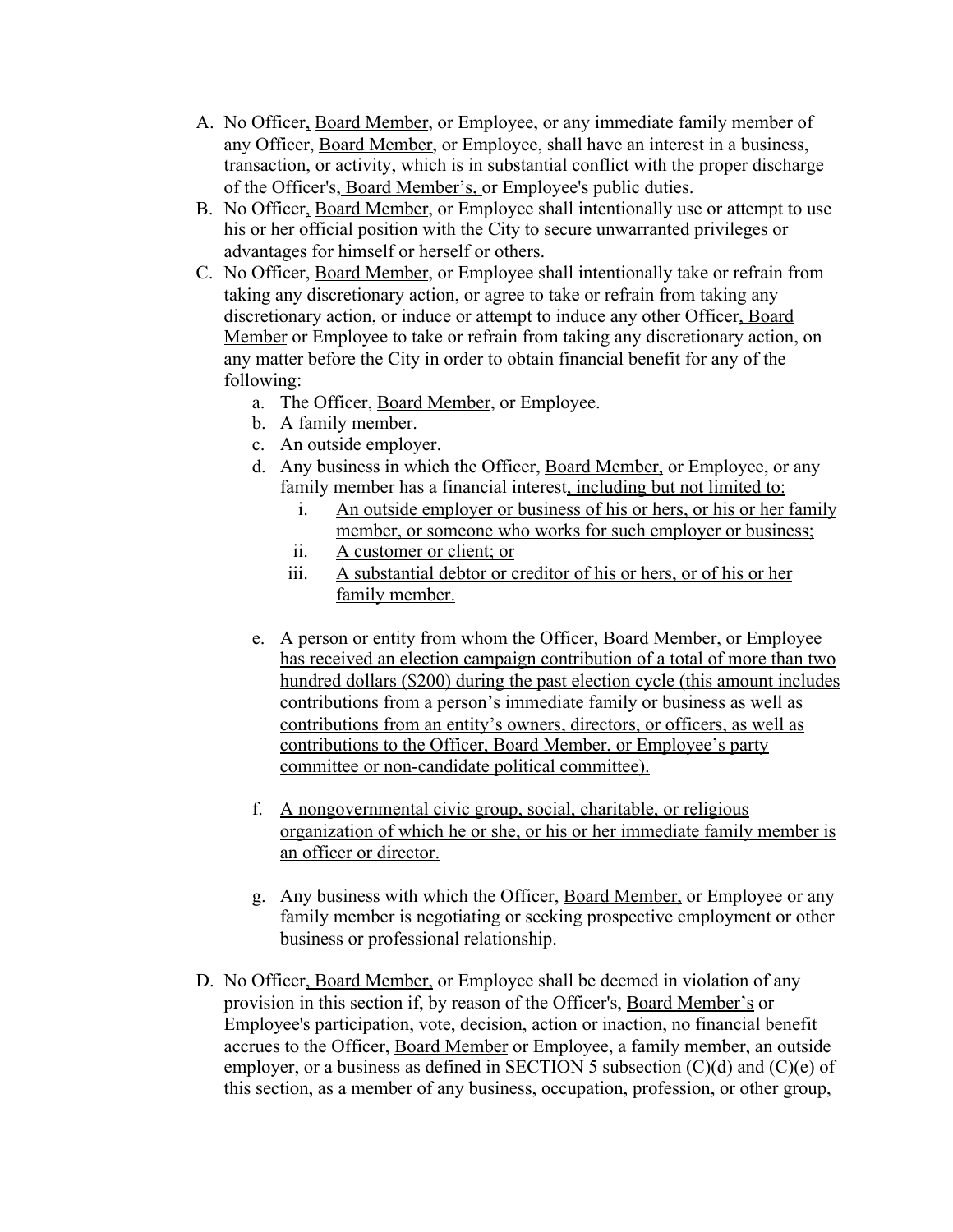to any greater extent than any gain could reasonably be expected to accrue to any other member of the business, occupation, profession, or other group.

- E. Every Officer, Board Member, or Employee who has a prohibited financial interest which the Officer, Board Member or Employee believes or has reason to believe may be affected by his or her participation, vote, decision or other action taken within the scope of his or her public duties shall disclose the precise nature and value of the interest to the governing body of the City or City agency served by the Officer, Board Member or Employee, and the disclosure shall be entered on the official record of the proceedings of the governing body. The Officer, Board Member or Employee shall refrain from taking any action with respect to the matter that is the subject of the disclosure.
- F. No Officer, Board Member, Employee or Contractor shall receive any money owed to the City, without a formal written policy adopted by the Executive Branch of the City.
- G. An [officer or employee](http://www.cityethics.org/content/full-text-model-ethics-code#0.1_TOC109) must refrain from acting on or discussing, formally or informally, a matter before the city, if acting on the matter, or failing to act on the matter, may [personally](http://www.cityethics.org/content/full-text-model-ethics-code#0.1_TOC111) or [financially benefit](http://www.cityethics.org/content/full-text-model-ethics-code#0.1_TOC104) any of the persons or entities listed in Section 5(C) above. Such an officer or employee should join the public if the withdrawal occurs at a public meeting or leave the room if it is a legally conducted closed meeting (executive session) under KRS 61.810 and KRS 61.815.
- H. An Officer, Board Member, or Contractor with a conflict of interest must withdraw from discussion or vote at a meeting by public announcement, on the record, with reason for withdrawal.

SECTION 6. Conflicts of Interest in Contracts.

- A. No Officer, Board Member, or Employee of the City or any City agency shall directly or through others undertake, execute, hold, or enjoy, in whole or in part, any contract made, entered into, awarded, or granted by the City or a City agency, except as follows:
	- a. The prohibition in subsection (A) of this section shall not apply to contracts entered into before an elected Officer filed as a candidate for City office, before an appointed Officer was appointed to a City or City agency office, before a Board Member was appointed to a City Board, or before an Employee was hired by the City or a City agency. However, if any contract entered into by a City or City agency Officer or Employee, or Board Member, before he or she became a candidate, became a Board Member, was appointed to Officer, or was hired as an Employee, is renewable after he or she becomes a candidate, assumes the appointed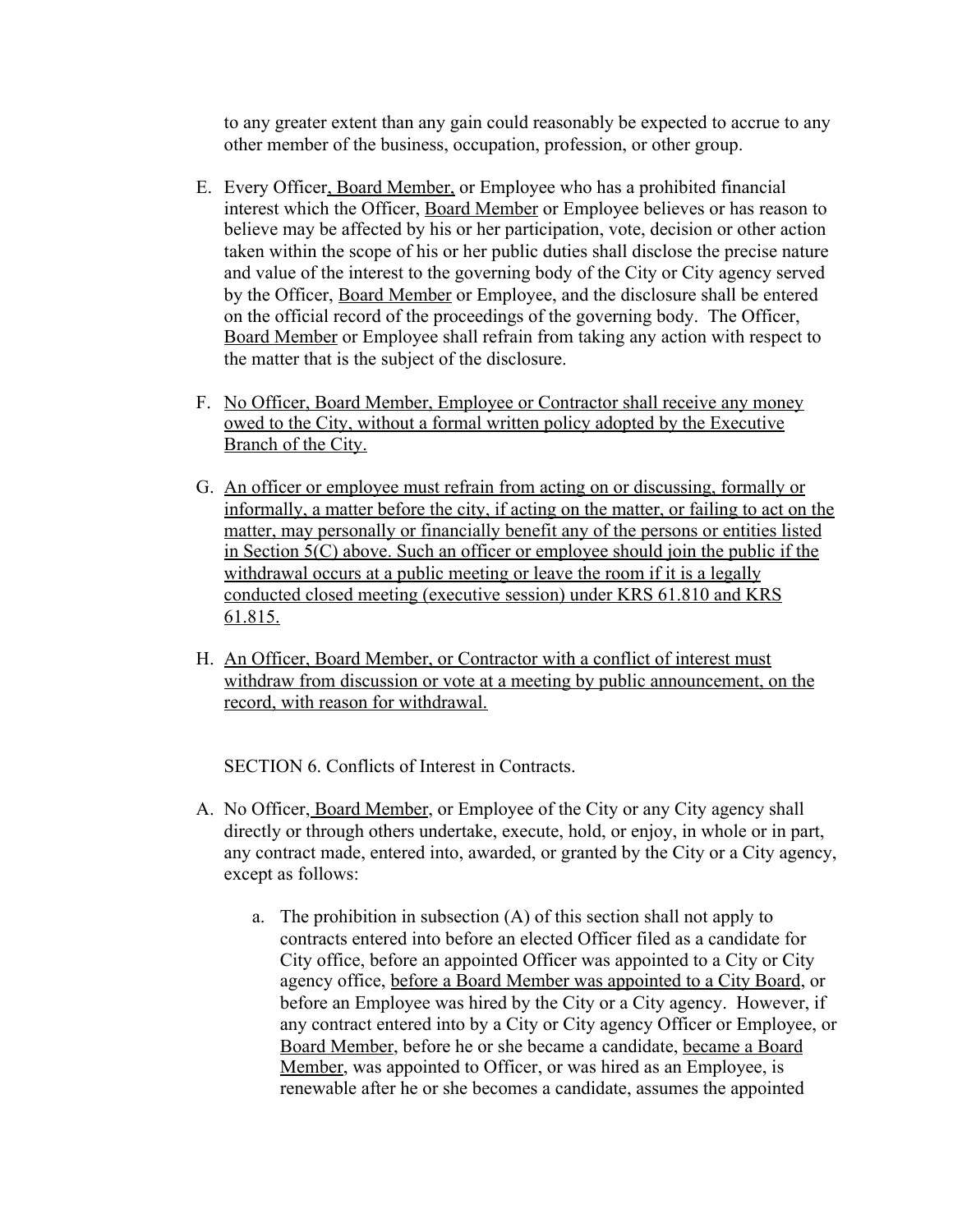office, or is hired as an Employee, then the prohibition in subsection (A) of this section shall apply to the renewal of the contract.

- b. The prohibition in subsection (A) of this section shall not apply if the contract is awarded after public notice and competitive bidding, unless the Officer, Board Member, or Employee is authorized to participate in establishing the contract specifications, awarding the contract, or managing contract performance after the contract is awarded. If the Officer or Employee has any of the authorities set forth in the preceding sentence, then the Officer or Employee shall have no interest in the contract, unless the requirements set forth in subpart (3) below are satisfied.
- c. The prohibition in subsection (A) of this section shall not apply in any case where the following requirements are satisfied:
	- i. The specific nature of the contract transaction and the nature of the Officer's, Board Member, or Employee's interest in the contract are publicly disclosed at a meeting of the governing body of the City or City agency.
	- ii. The disclosure is made a part of the official record of the governing body of the City or City agency before the contract is executed.
	- iii. A finding is made by the governing body of the City or City agency that the contract with the Officer, Board Member, or Employee is in the best interests of the public and the City or City agency because of price, limited supply, or other specific reasons.
	- iv. The finding is made a part of the official record of the governing body of the City or City agency before the contract is executed.
- B. Any violation of this section shall constitute a Class A misdemeanor, and upon conviction, the court may void any contract entered into in violation of this section. Additionally, a violation of this section shall be grounds for removal from office or employment with the City in accordance with any applicable provisions of state law and ordinances, rules or regulations of the City.

SECTION 7. Receipt of Gifts.

No Officer of the City shall directly, or indirectly through any other person or business, solicit or accept any gift having a fair market value of more than One Hundred Dollars (\$100.00), per calendar year, whether in the form of money, service, loan, travel, entertainment, hospitality, thing or promise, or any other form, under circumstances in which it could reasonably be inferred that the gift was intended to influence, or could reasonably be expected to influence the Officer or Employee in the performance of his or her public duties, unless the gift is disclosed to the City council at a public meeting thereof, and authorized and approved by the mayor and City council.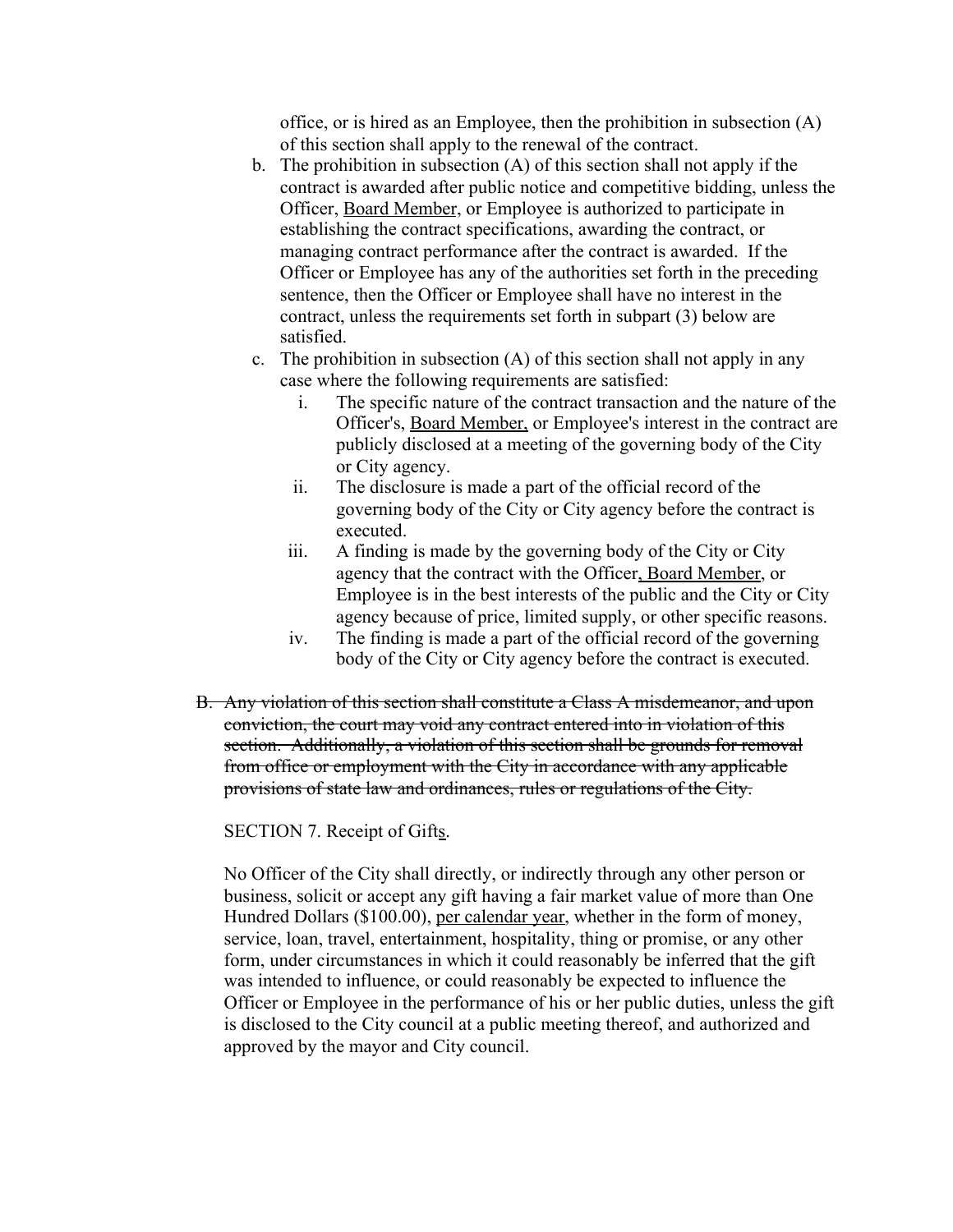SECTION 8. Use of City Property, Equipment, and Personnel.

- A. No Officer, Employee, or Board Member of the City shall use or permit the use of any City time, funds, personnel, equipment, or other personal or real property for the private use of any person, unless:
	- a. The use of is specifically authorized by a stated City policy; or
	- b. The use is available to the general public, and then only to the extent and upon the terms that such use is available to the general public; or
	- c. The use is disclosed to the City council, at a public meeting thereof, and authorized and approved by the mayor and City council.
- B. Nothing is this section shall prohibit an Officer, Employee or Board Member, of the City or any City agency from receiving and retaining from the City or on behalf of the City actual and reasonable out-of-pocket expenses incurred by the Officer, Board Member, or Employee in connection with an appearance, speech or article, provided that the Officer, Board Member, or Employee can show by clear and convincing evidence that the expenses were incurred or received on behalf of the City agency and primarily of the benefit of the City or City agency and not primarily for the benefit of the Officer, Employee, or Board Member or any other person.

SECTION 9. Representation of Interests Before City Government.

- A. No Officer, Employee, or Board Member of the City shall represent any person or business, other than the City or constituent of the Officer, in connection with any cause, proceeding, application or other matter pending before the City or any City agency.
- B. Nothing in this section shall prohibit an Employee from representing another Employee or Employees where the representation is within the context of official labor union or similar representational responsibilities.
- C. Nothing in this section shall prohibit any Officer, Board Member, or Employee from representing himself or herself in matters concerning his or her own interests.
- D. No elected Officer shall be prohibited by this section from making any inquiry for information on behalf of a constituent, if no compensation, reward or other thing of value is promised to, given to, or accepted by the Officer, whether directly or indirectly, in return for the inquiry.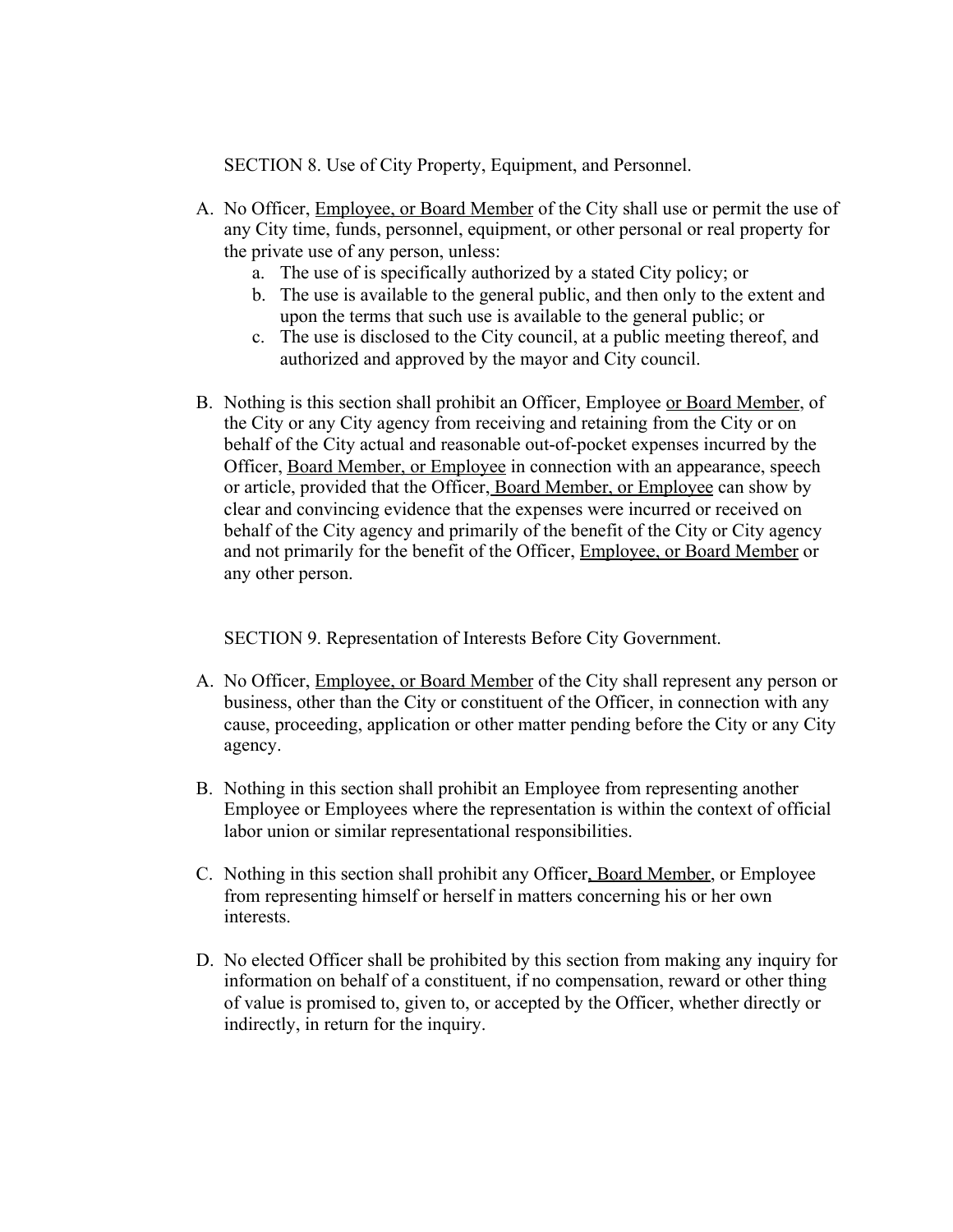SECTION 10. Misuse of Confidential Information.

No Officer of the City shall intentionally use or disclose information acquired in the course of his or her official duties, if the primary purpose of the use or disclosure is to further his or her personal financial interest or that of another person or business. Information shall be deemed confidential, if it is not subject to disclosure pursuant to the Kentucky Open Records Act, K.R.S. 61.872 to 61.884, at the time of its use or disclosure.

- A. Closed Meetings. If an exception to the Open Meetings Act applies, and the City goes into closed (executive) session to conduct the meeting pursuant to KRS 61.815, all attendees within the Closed Meeting shall refrain from discussing any subject other than what was publicly announced prior to convening the closed session and there shall be no public dissemination of the Closed Meeting discussion other than when formal action is taken in an Open Meeting and only the minimal information needed to explain the formal action taken. Nothing in this section shall preclude any Officer to argue or debate in the public meeting for or against the matter requiring formal action.
- B. An Officer, Board Member, Employee, or a Contractor, may not use confidential information, obtained formally or informally as part of his or her work for the City or due to his or her position with the City, for his or her own benefit or for the benefit or disadvantage of any other person or entity, or make such information available in a manner where it would be reasonably foreseeable that a person or entity would benefit from it or be harmed by it.

SECTION 11. Post-Employment Restriction.

No Officer or Employee of the City or any City agency shall appear or practice before the City or any City agency with respect to any matter on which the Officer or Employee personally worked while in the service of the City or City agency for a period of one (1) year after the termination of the Officer's or Employee's service with the City or City agency.

SECTION 12. Honoraria.

No Officer of the City or a City agency shall accept any compensation, honorarium or gift with a fair market greater than \$100 in consideration of an appearance, speech or article unless the appearance, speech or article is both related to the Officer's activities outside of municipal service and is unrelated to the Officer's service with the City, unless the compensation, honorarium or gift is disclosed to the City council at a public meeting thereof, and authorized and approved by the mayor and City council.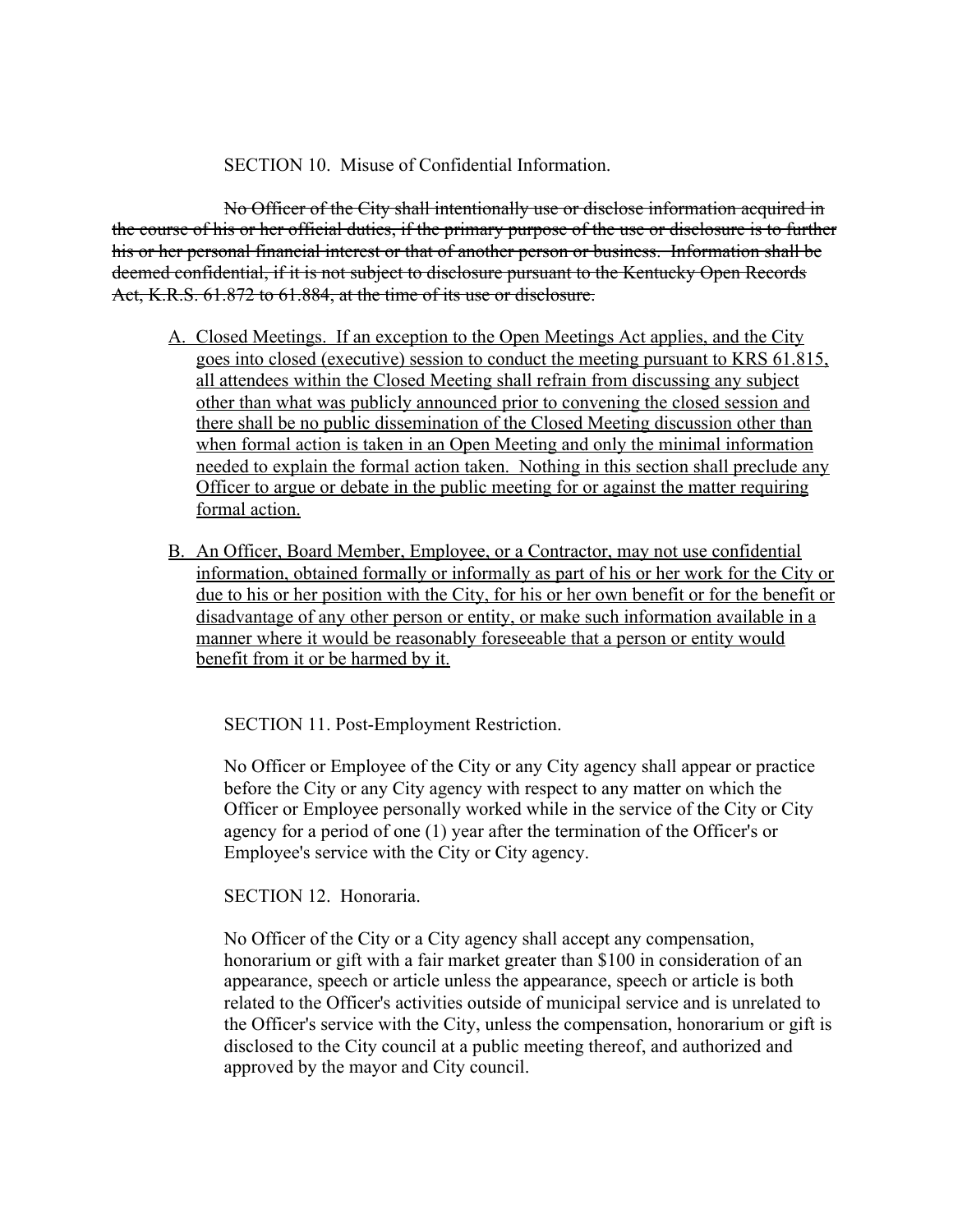#### FINANCIAL DISCLOSURE

#### SECTION 13. Who Must File?

The following classes of Officers of the City shall file an annual statement of financial interests with the Board of Ethics:

- A. Elected City officials.
- B. Board Members
- C. Non Elected Officers and Employees of the City or any City agency who are authorized to make purchases of materials or services, or award contracts, leases or agreements involving the expenditure of more than one thousand (\$1,000.00) five thousand (\$5,000) dollars.

SECTION 14. When to File Statements; Amended Statements.

- A. The initial statement of financial interests required by this section shall be filed with the Board of Ethics, or the administrative official designated as the custodian of its records by the Board of Ethics, no later than 4:00 P.M. on June 30, 2020 of each year. All subsequent statements of financial interest shall be filed no later than 4:00 P.M. on June 30 each year, provided that:
	- a. An Officer newly appointed to fill an office with the City shall file his or her initial statement no later than thirty (30) days after the date of the appointment.
	- b. A candidate for City office shall file his or her initial statement no later than thirty (30) days after the date on which the person becomes a candidate for elected City office.
- B. The Board of Ethics may grant a reasonable extension of time for filing a statement of financial interests for good cause shown.
- C. In the event there is a material change in any information contained in a financial statement that has been filed with the Board of Ethics, the Officer or Employee shall, no later than thirty (30) days after becoming aware of the material change, file an amended statement with the Board of Ethics.

SECTION 15. Form of the Statement of Financial Interests. The statement of finance interest shall be filed on a form prescribed by the Board of Ethics, or the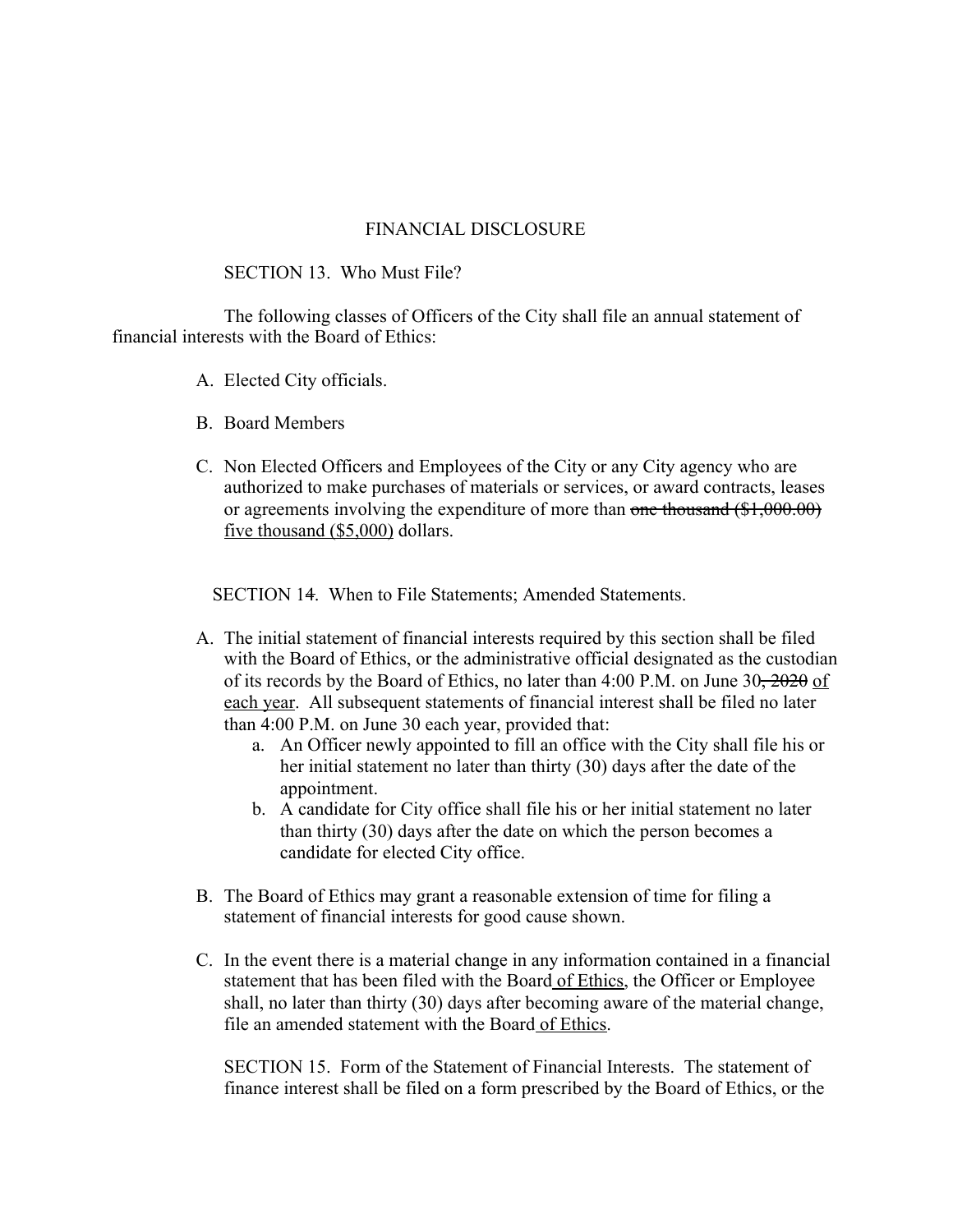administrative official designated by the Board of Ethics. The Board of Ethics, or the designated administrative official, shall deliver a copy of the form to each Officer and Employee required to file the statement, by first class mail or hand delivery, no later than January 31st of each year. The failure of the Board of Ethics, or the designated administrative official, to deliver a copy of the form to any Officer shall not relieve the Officer of the obligation to file the statement.

SECTION 16. Control and Maintenance of the Statements of Financial Interests.

- A. The Board of Ethics shall be the "official custodian" of the statements of financial interests and shall have control over the maintenance of the statements of financial interests. The statements of financial interests shall be maintained by the Board of Ethics, or the administrative official designated by the Board of Ethics as the custodian, as public documents, available for public inspection immediately upon filing.
- B. A statement of financial interests shall be retained by the Board of Ethics, or the designated administrative official, for a period of five (5) years after filling, provided that:
	- a. Upon the expiration of three (3) years after a person ceases to be an Officer of the City or a City agency, the Board of Ethics shall cause to be destroyed any statements of financial interests or copies of those statements filed by the person.
	- b. Upon the expiration of one (1) year after any election at which a candidate for elected City office was not elected or nominated, the Board of Ethics shall cause to be destroyed any statements of financial interests or copies of those statements filed by the person.

SECTION 17. Contents of the Financial Statement.

- A. The statement of financial interests shall include the following information for the preceding calendar year:
	- a. The name, current business address, business telephone number, and home address of the filer.
	- b. The title of the office of, or sought by, the filer.
	- c. The occupation of the filer and the filer's spouse or domestic partner.
	- d. Information that identifies each source of income of the filer, and the filer's immediate family member, which is in excess of Five Thousand (\$5,000.00) Dollars during the preceding calendar year, and the nature of the income (e.g. salary, wages, commissions, dividends, interest, etc.); but with the exclusion of: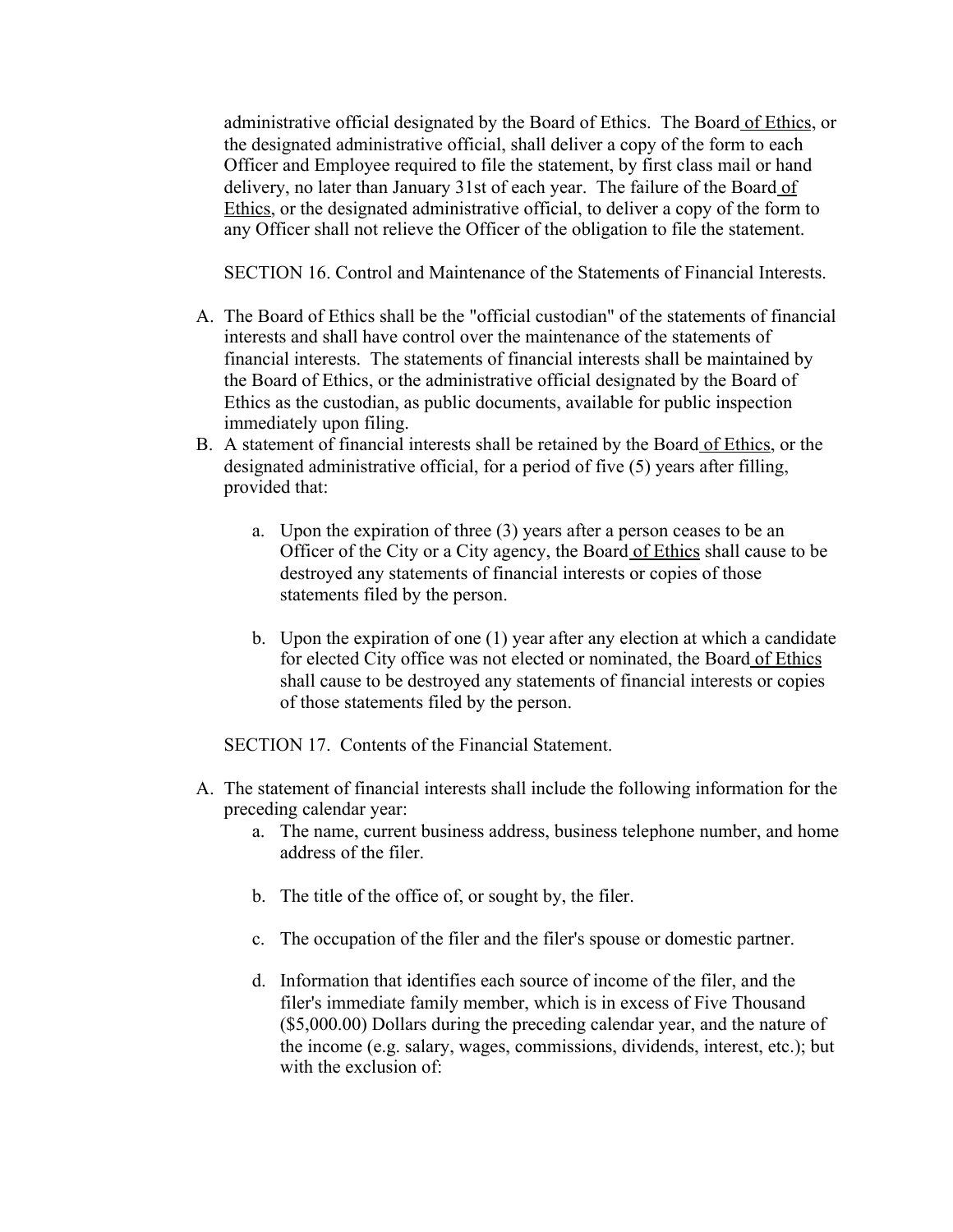- i. Income from the federal government or any state government; and
- ii. Distributions from IRA accounts, or interest on accounts at any bank, savings and loan or other financial institution, which is regulated or insured by the federal government or any agency thereof.
- e. The name and address of any business in which the filer, or any member of the filer's immediate family, has an ownership interest which either has a fair market value of more than Ten Thousand (\$10,000.00) dollars, or is more than five (5%) percent of the total ownership interest therein; and which is located within the City, or has conducted any business in the City during the preceding calendar year, or is anticipated by the filer to conduct business in the City during the calendar year of the filing of the financial interest statement.
- f. The location of any real estate in the City, other than the primary residence of the filer, in which the filer or any member of the filer's immediate family has, or, during the preceding calendar year, had an ownership interest therein, with a fair market value of more than Ten Thousand (\$10,000.00) Dollars.
- g. The name and address of each source of gifts or honoraria having an aggregate fair market value of one Hundred (\$100.00) Dollars or more from any single source, excluding gifts received from family members, received by the filer or any member of the filer's immediate family during the preceding calendar year.
- B. Nothing in this section shall be construed to require any Officer or Employee to disclose any specific dollar amounts nor the names of individual clients or customers of businesses listed as sources of income.

SECTION 18. Noncompliance with Filing Requirement.

- A. The Board of Ethics, or the designated administrative official shall notify by certified mail each person required to file a statement of financial interest who fails to file the statement by the due date, files an incomplete statement, or files a statement in a form other than that prescribed by the Board of Ethics. The notice shall specify the type of failure or delinquency, shall establish a date by which the failure or delinquency shall be remedied, and shall advise the person of the penalties for a violation.
- B. Any person who fails or refuses to file the statement or who fails or refuses to remedy a deficiency in the filing identified in the notice under subsection (a) within the time period established in the notice shall be guilty of a civil offense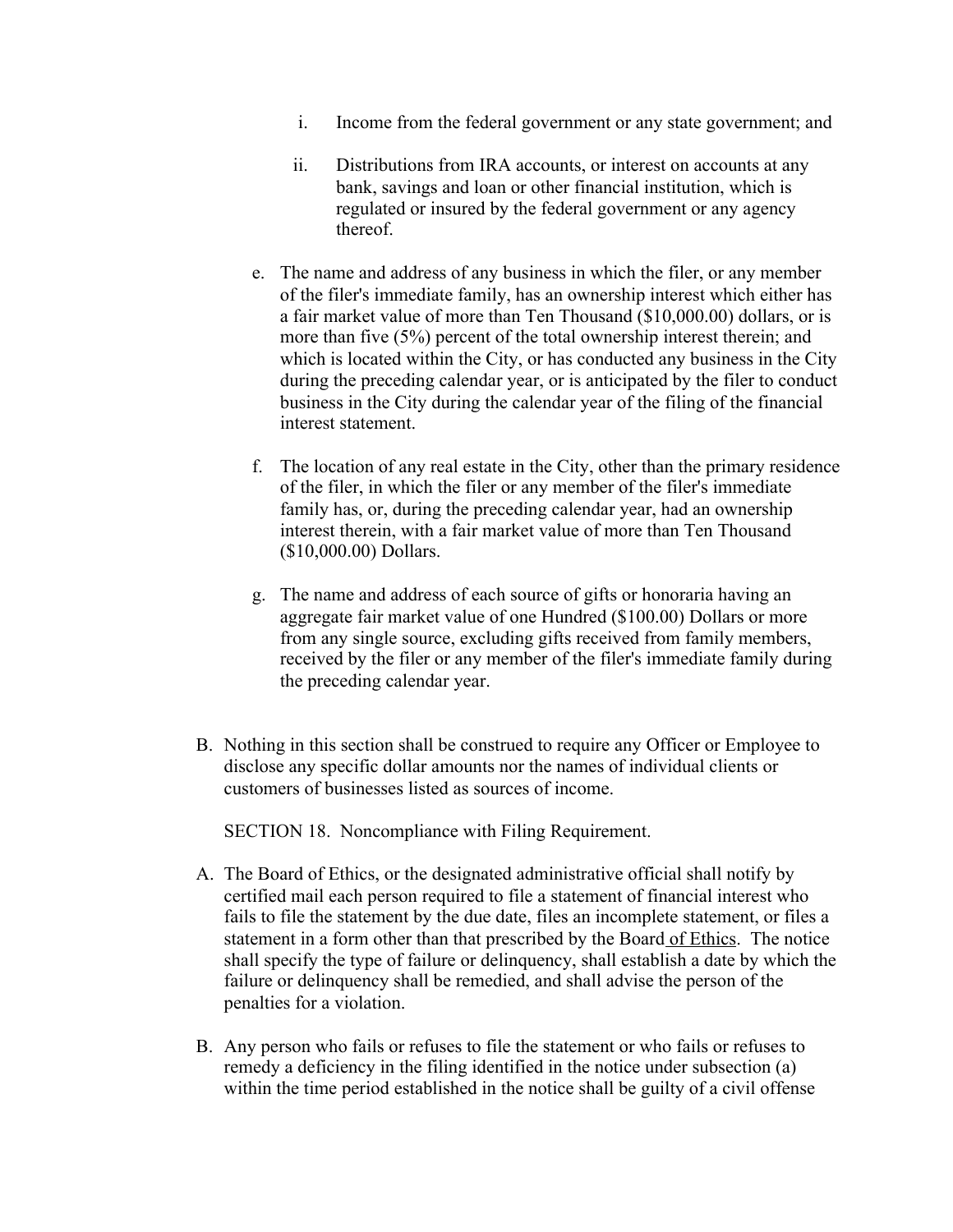and shall be subject to a civil fine imposed by the Board of Ethics in an amount not to exceed Twenty five Dollars (\$25) per day, up to a maximum total civil fine of Five Hundred Dollars (\$500). Any civil fine imposed by the Board of Ethics under this section may be recovered by the City in a civil action in the nature of debt if the offender fails or refuses to pay the penalty within a prescribed period of time.

C. Any person who intentionally files a statement of financial interest which he or she knows to contain false information or intentionally omits required information shall be guilty of violating Board of Ethics policy and appropriate action may be taken by the Board of Ethics to ensure compliance.

### NEPOTISM

SECTION 19. Nepotism Prohibited.

- A. No Officer, Board Member or Employee of the City or a City agency shall advocate, recommend or cause the:
	- a. employment;
	- b. appointment;
	- c. promotion;
	- d. transfer; or
	- e. advancement

of a family member to an office or position of employment with the City or a City agency.

- B. No Officer shall participate in any action relating to the employment or discipline of a family member, except that this prohibition shall not prevent an elected or appointed official from voting on or participating in the development of a budget which includes compensation for a family member, provided that the family member is included only as a member of a class of persons or a group, and the family member benefits to no greater extent than any other similarly situated member of the class or group.
- C. The prohibitions in this section shall not apply to any relationship or situation that would violate the prohibition, but which existed prior to the effective date of this ordinance.

### POLITICAL SOLICITATION AND PATRONAGE

SECTION 20. Political Solicitation.

(A) An officer, employee, or municipal candidate may not request, or authorize anyone else to request, that any [subordinate](http://www.cityethics.org/content/full-text-model-ethics-code#0.1_TOC113) or potential future subordinate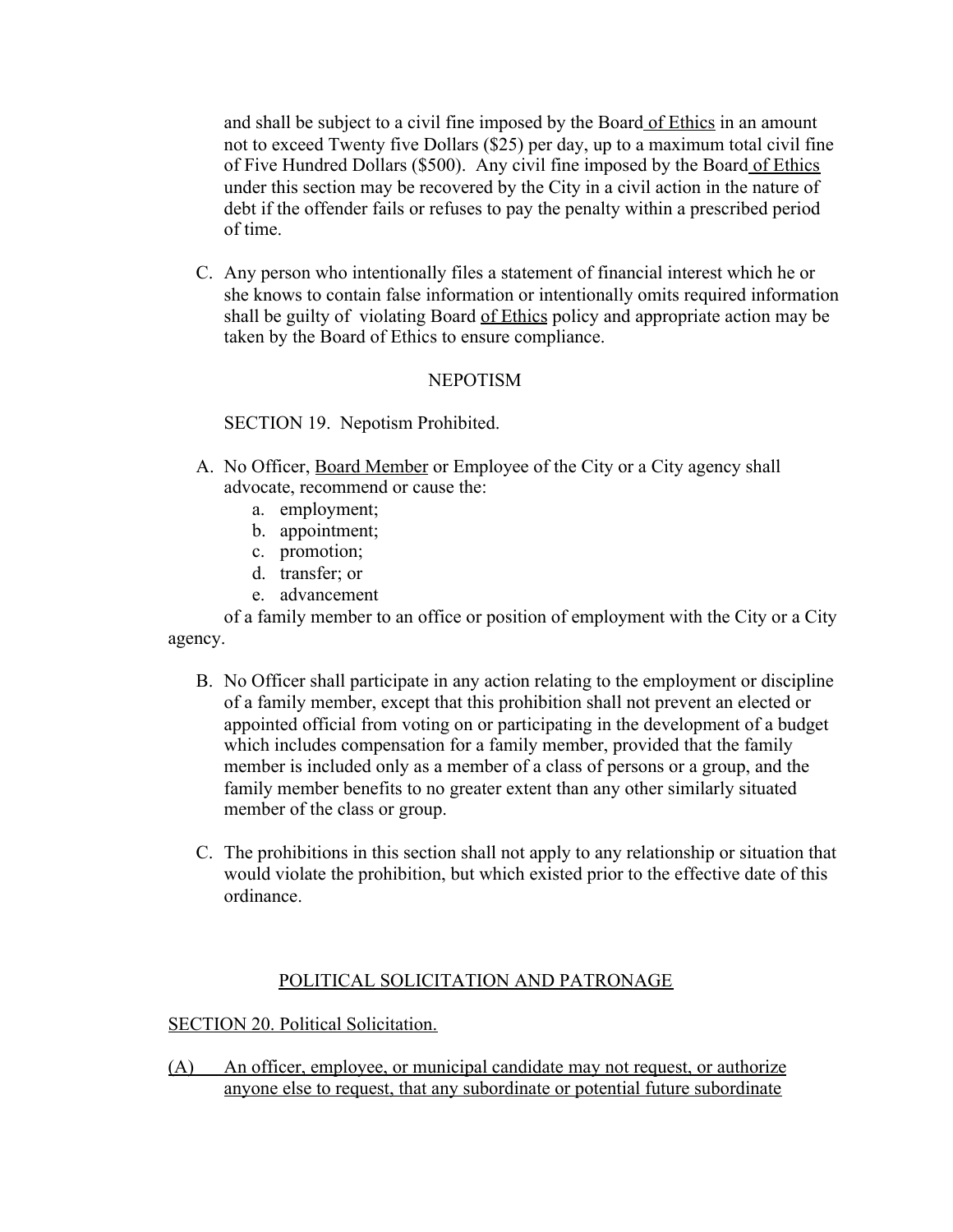participate, or not participate, in any political activity, including the making of a campaign contribution.

(B) An officer, employee, or municipal candidate may not engage in any political activity for the city, while on duty, or in uniform, using city funds, supplies, vehicles, or facilities, or during any period of time during which he or she is normally expected to perform services for the city, for which compensation is paid.

# SECTION 21. Patronage.

No [officer or employee](http://www.cityethics.org/content/full-text-model-ethics-code#0.1_TOC109) may promise an appointment or the use of his or her influence to obtain an appointment to any position as a reward for any political activity or contribution.

# ENFORCEMENT

SECTION 22. Interlocal Cooperation Agreement.

Attached hereto and incorporated herein by reference is an Interlocal Cooperation Agreement authorized by K.R.S. 65.210 et. seq., which the Mayor of the City of Erlanger is hereby authorized and directed to sign on behalf of the City and the provisions of this ordinance shall be enforced by the Northern Kentucky Regional Ethics Authority and the Northern Kentucky Ethics Enforcement Committee according to the provisions thereof.

SECTION 23. Reprisals Retaliation Against Persons Disclosing Violations Prohibited.

- A. No Officer, Board Member or Employee of the City or any City agency shall subject to reprisal retaliation, or directly or indirectly use, or threaten to use, any official authority or influence in any manner whatsoever which tends to discourage, restrain, deter, prevent, interfere with, coerce, or discriminate against any person who in good faith reports, discloses, divulges, or otherwise brings to the attention of the Northern Kentucky Ethics Enforcement Committee or any other agency or official of the City or the Commonwealth any facts or information relative to an actual or suspected violation of this ordinance.
- B. This section shall not be construed as prohibiting disciplinary or punitive action if an Officer, Board Member, or Employee of the City or any City agency discloses information which he or she knows to be false or which he or she discloses with reckless disregard for its truth, or falsity.